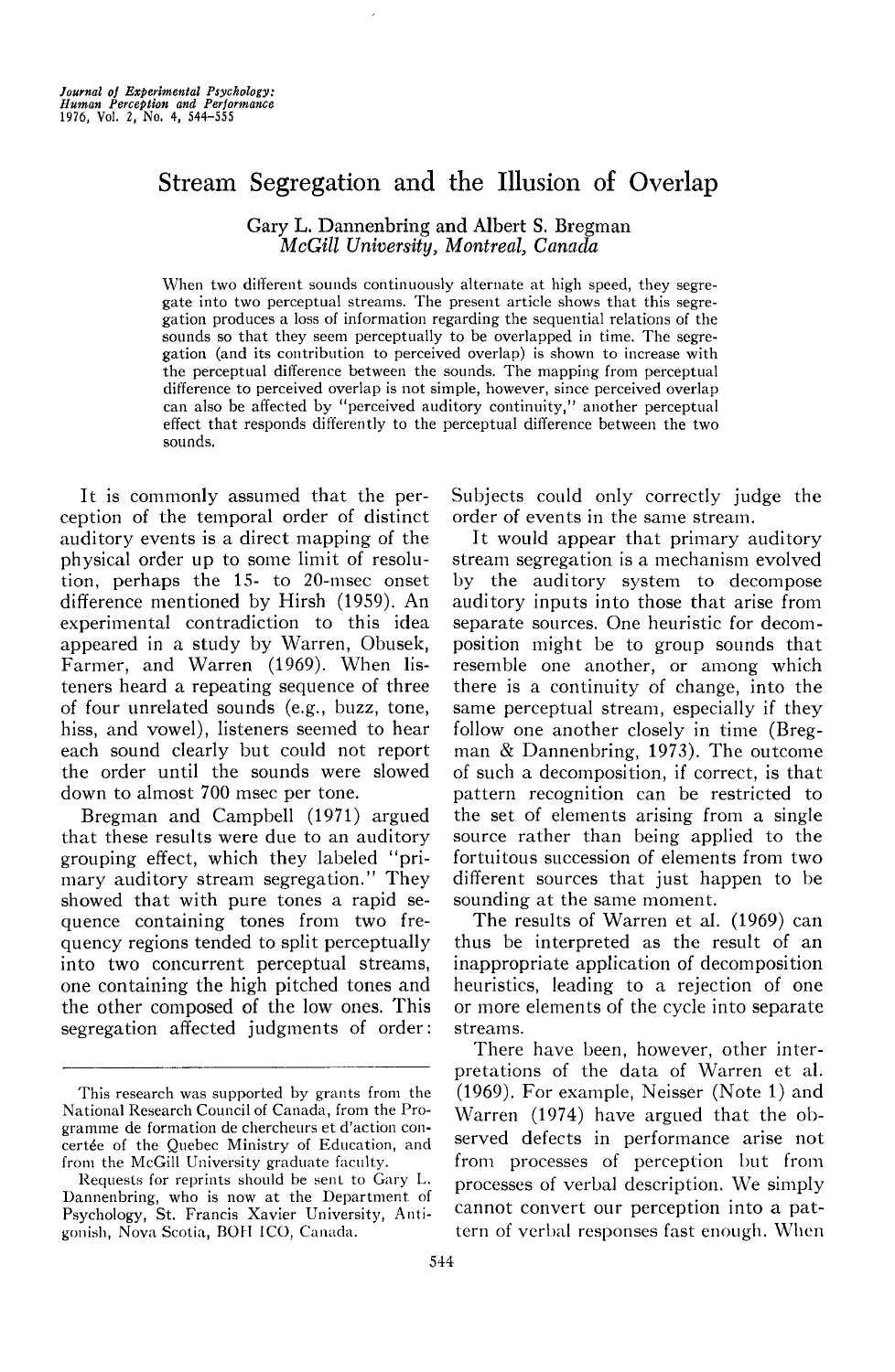a subject can use a holistic recognition method on the sequence rather than being required to create a series of verbal responses, performance improves amazingly (Warren, 1974). Then why postulate perceptual decomposition as an explanation of problems of the judgments of temporal order? Why not localize the problem at the response end? Perhaps even the results of Bregman and Campbell (1971), based upon judgments of order or upon pattern identification, are really indices of a defective response process.

Issues like these can only be resolved by means of "converging operations." We should try to find new kinds of tasks involving response components or judgments that are unlike those used originally to establish the effect. If the pattern of these responses can also be explained by the original assumption of a perceptual effect, that assumption gains greater support.

In the experiments that follow, we used the judgment of perceived overlap as a new task to serve as a converging operation to establish the role of primary auditory stream segregation with materials of the type used by Warren and Obusek (1972) and by Bregman and Campbell (1971). If the sounds are judged to be more overlapped in time when variables believed to affect primary auditory stream segregation are increased in value, then there is reason to accept the idea of a perceptual decomposition process that dissociates the temporal features of events in different perceptual streams. Furthermore, if this occurs with materials of the type used by Warren et al. (1969), it strengthens the argument that their phenomenon was at least partially due to a perceptual effect.

As the present research progressed, we discovered that the use of perceived overlap as an index of primary auditory stream segregation could not be in the straightforward way that we had originally anticipated. We found that the perception of overlap responded not only to primary auditory stream segregation but to "perceived auditory continuity." This is an illusion that arises when two sounds of different loudness alternate repeatedly. The weaker one seems to continue right on through the louder one (Dannenbring, 1974; Warren, Obusek, & Ackroff, 1972). It is obvious how this illusion would influence the judgment of overlap. We were finally able to tease apart the independent contributions of primary auditory stream segregation and the "continuity illusion" on the judgment of overlap and to show, thereby, that the effects of acoustic variables on perceived overlap provide supplementary evidence that stream segregation actually destroys perceived temporal relations.

# GENERAL METHOD

# *General Design*

All the experiments had the same format: Two sounds repeatedly alternated on each trial and the subject made a required judgment; then another trial presented another pair of sounds alternating, and so on. However, the types of alternated sounds, their durations, and the duration of the silence between them were varied across experiments. Different types of judgments were also required in different experiments.

### *Subjects*

Sixty-three subjects participated in this series of experiments, 13 in Experiment 1 and 10 in each of the other experiments. The subjects in the first five experiments were graduate and undergraduate students in psychology at McGill University who volunteered their services. The 10 subjects who participated in Experiment 6 were recruited from the McGill campus during a summer session and were paid for their services.

#### *Apparatus*

For Experiment 1, the noise bursts were generated by a Brüel and Kjær random noise generrator (Type 1402) and recorded on a Sony TC-200 tape recorder. This noise was then filtered through a Multimetrics Model Af-520A active filter (24 dB attenuation per octave) and rerecorded to produce two types of noise: band-passed noise between 400 and 2,000 Hz and noise with the 400- to 2,000- Hz band missing. For the remaining experiments, the noise was generated by a Lafayette 40010 white noise generator, and bands of noise were made by double filtering above and below the point at which the noise burst was centered, producing 48 dB/octave decreases in amplitude above and below the center of the noise burst.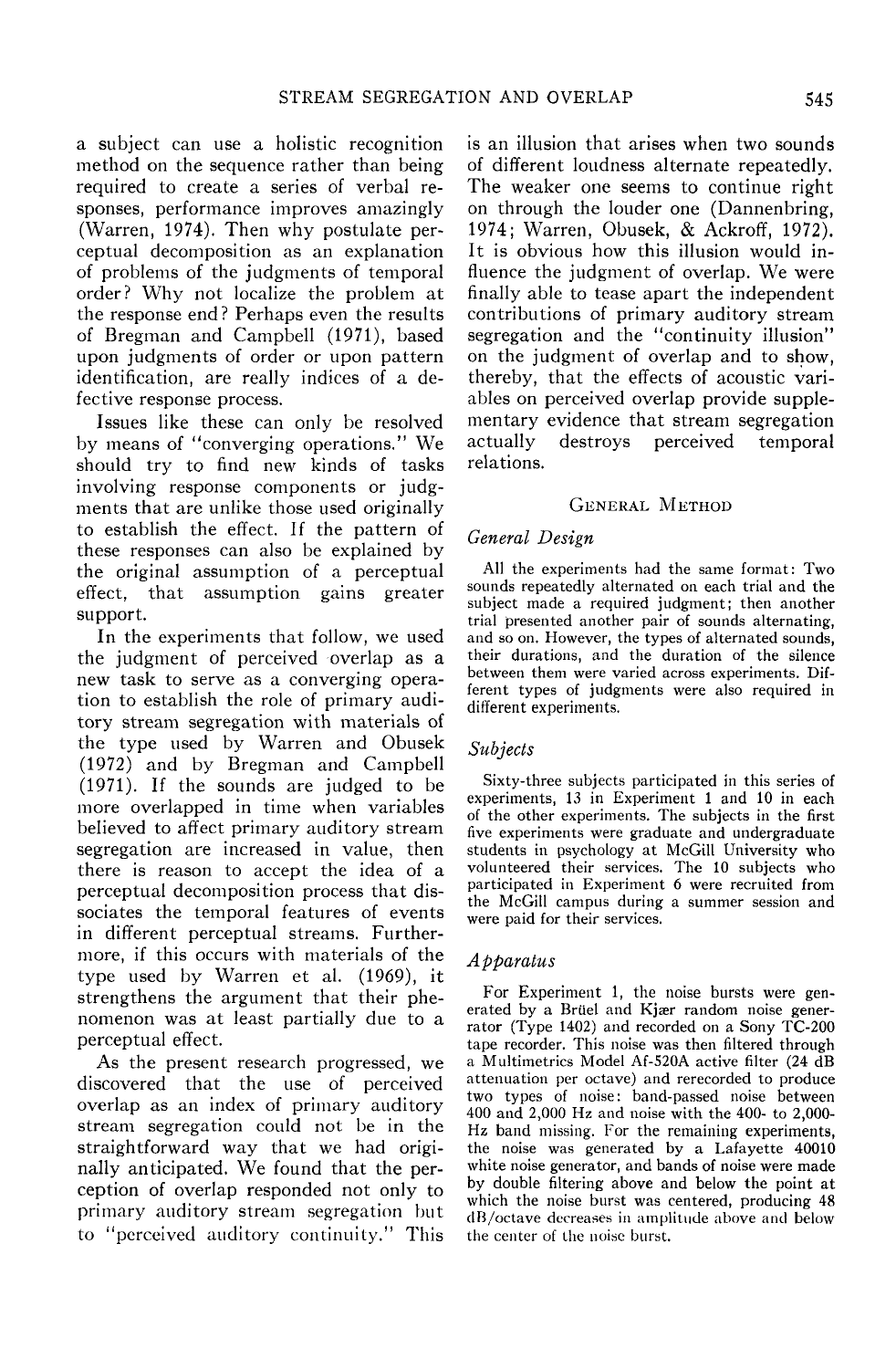The tonal stimuli for all experiments were generated by a PDP-11 computer (Digital Equipment Corp.) operating a Wavetek Model 136 VCA-VCG tone generator through a digital-to-analog converter. These tones were mixed with the noise bursts (when they occurred successively), amplified through a Sony TA-10SS stereo amplifier, and recorded on a Revox A77 stereo tape recorder. The final tape was played binaurally to individual subjects in a small room through Sennheiser HD-414 stereo headphones. All sounds were presented at 80 dB (as measured by a General Radio Type 1551-C sound-level meter with a flat plate coupler). Background noise in the room (primarily low frequencies caused by the building air conditioning system) was approximately 56 dB.

Since one of the things being investigated was perceived temporal overlap of a repeating pattern of two nonoverlapping sounds, it was important that there be no unwanted, actual physical overlap of the two sounds. To check for possible resonance of the headphones producing a physical overlap of the sounds, the headphone output was input through a Sony F-97 dynamic microphone to a Tektronix 5103N storage oscilloscope. No resonance of the headphones could be observed on the oscilloscope.

#### EXPERIMENT 1

The purpose of this experiment was to establish that with alternating tones of different frequencies, variables already shown to produce stream segregation would produce an increase in perceived overlap if they caused the tones to be sorted into separate streams. Since no labeling or recognition of a pattern is required, this effect would be described as perceptual. It was also expected that the same effect would be observed in materials in which tones alterated with noise bursts; the qualitative difference between pure tone and noise or between different types of noise should produce the same sort of segregation effects as the frequency differences in pairs of pure tones; this finding would serve to relate the primary auditory stream segregation phenomenon of Bregman and Campbell (1971), observed with pure tones, to the phenomenon of Warren et al. (1969), who used different kinds of tones and noises.

### *Method*

On each trial, the subject heard two different sounds (sine tones and/or noise bursts) that alternated for 20 sec; there was a 15-sec silence between trials. Each sound consisted of a 100-msec portion at maximum loudness, with 10-msec rise/ fall times and 15 msec between sounds.

As a result of previous research, we know that sine-wave tones can be perceptually grouped into a single stream if close together in frequency but must segregate into separate streams if far apart in frequency (e.g., van Noorden, 1971, 1975). Therefore, two conditions were included whose segregation properties are known. These were essentially "anchor" conditions to allow us to see how perceived overlap relates to stream segregation. The nonsegregating pair was a 1,000-Hz sine tone (T) alternating with a 1,100-Hz tone  $(1,000 \text{ T})$ 1,100 T). The segregating pair of sine tones were at 1,000 Hz and 2,600 Hz (1,000 T/2,600 T). When this latter pair alternates at the speed we used, it segregates invariably into a high stream containing repetitions of the 2,600-Hz tone and a low stream containing successive occurrences of the 1,000-Hz tone. A third pair  $(1,000 T/1,600 T)$ was included as a check for the monotonicity of the relation between frequency difference and perceived overlap.

In addition, two "noise" conditions were added. In the first, a 1,000-Hz sine tone alternated with band-passed noise (1,000 T/band-passed noise). The 1,000-Hz tone should segregate from the perceptually dissimilar band-passed noise, causing temporal confusion. In the other condition, bandpassed noise alternated with band-rejected noise (band-passed noise/band-rejected noise). Since the noise bursts sound quite different qualitatively and contain different spectra, they should segregate into separate perceptual streams, again causing temporal confusion.

Subjects were asked to judge the extent to which the two different sounds in a trial seemed to overlap in time. They made this judgment by placing a mark along a 100-mm scale with the endpoints labeled "no overlap" and "complete overlap"; the distance of the mark along the scale was to indicate the perceived degree of temporal overlap. Thus, a score of 0 indicated no overlap, whereas 100 indicated complete overlap. They were not told the true degree of overlap, which was always 0.

### *Results*

The mean rated overlap and the standard error of the mean for each of the five conditions are shown in Table 1, which also shows which pairs of means were significantly different by the Newman-Keuls method.

The two anchor conditions, one with a pair of close and the other with a pair of far apart frequencies acted as we had expected, with the estimate of overlap more than doubling in the latter condition.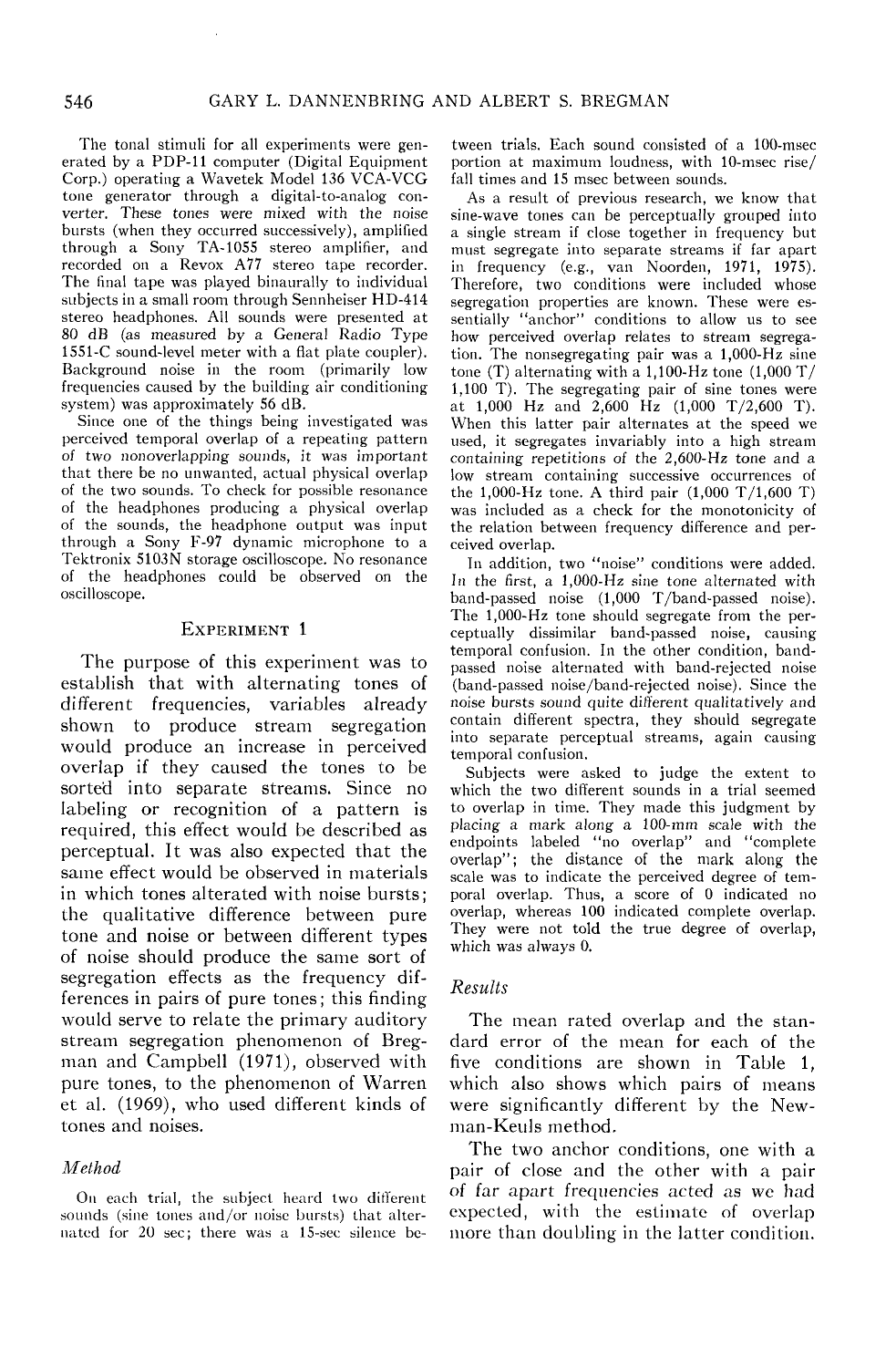Stimulu s condition 1. BPN/BRN 2. BPN/l.OOOT 68, 3. 4. 5. 1 ,000 T/2 ,600 T Mean overlap 56.08 1 1 ,000 ,000 T/l  $\rm T/1$ ,100 T ,600 T 20, ,42 40, ,12 46, .77 68.81 *SEir* 7, ,117 7. ,125 7 .716 10, .012 8.928 3 \*\* 3 1 2 2 \*,3\*\* Significantly different from<sup>a</sup> \*\*, 4\*\*, 5\*<br>\*\*, 2\*\*, 4\*, 5\*\*<br>\*\*, 3\*

TABLE 1 RESULTS OF EXPERIMENT 1

*Note.* BPN = band-passed noise; BRN = band-rejected noise;  $T =$  tone. <sup>a</sup> Results of multiple comparisons using Newman-Keuls method.

 $*^{*} p \leq 05.$ <br> $*^{*} p \leq 01.$ 

The pair of frequencies with an intermediate degree of separation gave intermediate overlap judgments. The two kinds of noise separated strongly from one another and appeared to be highly overlapped. Finally, the 400- to 2,000-Hz bandpassed noise seemed highly overlapped with a 1,000-Hz tone, showing a much higher illusion of overlap than the maximum shown by tone pairs.

### EXPERIMENTS 2-6

Experiment 2 was designed simply as a check on Experiment 1 and to try to characterize different types of noise by their central frequencies. For tone pairs, we varied the ratio between the frequencies over a wider range. We also paired a 1,000-Hz tone with noises in a more systematic way, varying the separation of

the tone frequency from the middle frequency of the filtered noise. In addition, the tone rate was varied, since this is known to affect stream segregation (van Noorden, 1975).

The results, however, showed some anomalies, yielding a pattern of results for the overlap judgments that did not obey the expectations based on what we know about stream segregation. We therefore were led to do a succession of experiments using the same pairs of sounds, varying other factors.

In Experiment 3, we changed the response measure and asked directly for stream segregation judgments. As we had suspected, these did not directly parallel those for perceived overlap, especially when noises were combined with tones. This led us to the hypothesis that "perceived auditory continuity" of the tone behind the noise was occurring. Therefore, in Experiment 4 we asked subjects to directly estimate this continuity illusion.

We know that perceived auditory continuity decreases when the silence between the two sounds is lengthened. Therefore, in Experiments 5 and 6, we simply repeated Experiments 2 and 3 with longer silences between the sounds.

When we were finished, Experiments 2, 3, 5, and 6 formed a single multifactor experiment (see Table 2) varying length of silence (break) and the response measure

| Condition   | Perceived overlap |                  |                        |       | Stream segregation  |       |                        |      | Auditory continuity |      |
|-------------|-------------------|------------------|------------------------|-------|---------------------|-------|------------------------|------|---------------------|------|
|             | 15-msec break (2) |                  | $50$ -msec break $(5)$ |       | 15-msec break $(3)$ |       | $50$ -msec break $(6)$ |      | 15-msec break $(4)$ |      |
|             | 135a              | 185 <sup>*</sup> | 135                    | 185   | 135                 | 185   | 135                    | 185  | 135                 | 185  |
| Noise/noise |                   |                  |                        |       |                     |       |                        |      |                     |      |
| 1.000/1,200 | 31.45             | 31.30            | 38.40                  | 36.90 | 3.95                | 5.85  | 2.35                   | 1.85 | 7.30                | 7.30 |
| 1,000/3,000 | 59.90             | 30.85            | 56.30                  | 21.40 | 12.45               | 10.25 | 11.35                  | 5.45 | 5.25                | 4.55 |
| Noise/tone  |                   |                  |                        |       |                     |       |                        |      |                     |      |
| 1,000/1,000 | 71.70             | 70.40            | 51.00                  | 54.00 | 11.20               | 9.60  | 9.90                   | 7.35 | 8.15                | 7.95 |
| 1,000/1,200 | 75.10             | 60.60            | 52.55                  | 37.95 | 11.75               | 11.10 | 9.85                   | 7.90 | 8.75                | 6.60 |
| 1,000/3,000 | 56.25             | 41.20            | 56.05                  | 38.35 | 11.90               | 11.25 | 11.75                  | 9.55 | 2.45                | 3.85 |
| Tone/tone   |                   |                  |                        |       |                     |       |                        |      |                     |      |
| 1,000/1,050 | 21.75             | 15.95            | 22.80                  | 14.75 | 3.20                | 2.15  | 3.40                   | 2.10 | 7.15                | 6.64 |
| 1,000/1,200 | 45.50             | 10.95            | 35.05                  | 10.15 | 7.60                | 3.20  | 6.30                   | 2.65 | 5.30                | 5.35 |
| 1.000/3.000 | 39.70             | 43.85            | 45.10                  | 45.45 | 10.55               | 10.40 | 10.40                  | 9.10 | 4.00                | 4.60 |

TABLE 2

RESULTS OF EXPERIMENTS 2-6, SHOWING SUBJECTS' JUDGMENTS OK TEMPORAL OVERLAP, STREAM SEGREGATION, AND AUDITORY CONTINUITY FOR ALL CONDITIONS

*Note*. Numbers in parentheses refer to the number of the experiment,  $\frac{1}{2}$  Onset-to-onset time (msec).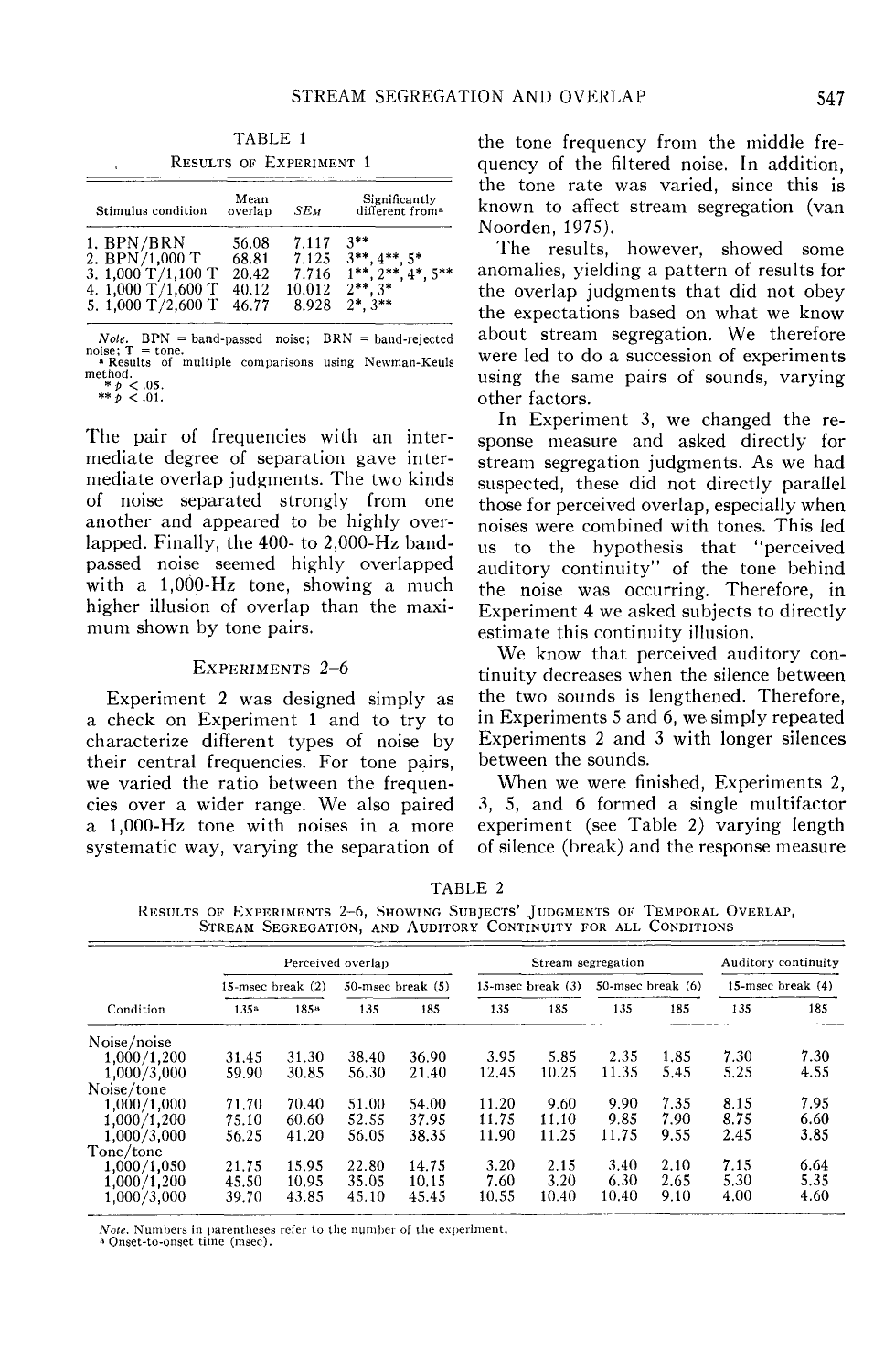across experiments. In the Method section below, this is how they are presented. Experiment 4 corresponds to half of this design (only the shorter duration of silence), with a third response measure.

### *Method*

*Procedure.* All of the procedures in these experiments were the same as in Experiment 1. The only differences were in the sounds used in the pairs and in the response measures used.

*Sounds,* Pure tones were produced as in Experiment 1. The noise bursts were prepared differently. They were produced by double filtering above and below the point at which the noise was centered, producing 48 dB/octave decreases in amplitude above and below the center of the noise burst. Eight types of sound pairs used in all these experiments are listed in Column 1 of Table 2.

In addition, a filtered noise (N) centered at 1,000  $Hz$  (1,000 N) was paired with sine tones of frequencies of 1,000 Hz, 1,200 Hz, and 3,000 Hz to obtain three conditions that examined the effects of varying the relation between a tonal frequency and the center frequency of a noise burst.

Finally, two pairings of noise with noise were included, varying the distance between the center frequencies. These were 1,000 N/1,200 N and 1,000 N/3,000 N (the 1,000-centered noise was perceptually discriminable from the 1,200-centered noise, due no doubt to the sharp filtering).

*Duration.* We know that speed of a sequence (onset-to-onset interval) strongly affects primary auditory stream segregation with increased speed (Bregman & Dannenbring, 1973; van Noorden, 1971) causing increased stream segregation. If perceived overlap is a consequence of primary auditory stream segregation it should respond the same way. Speed was manipulated by varying the duration of the sounds to achieve onset-to-onset times of 135 msec or 185 msec. These onset-to-onset times included 10-msec rise/fall times plus a silence.

*Break.* Longer silences between recycling sounds reduce perceived auditory continuity (Elfner & Homick, 1967). Therefore, to tease out the contribution of perceived continuity to perceived overlap, we used two lengths of silence between sounds, 15 or 50 msec. Since onset-to-onset intervals were held constant at 135 or 185 msec, as we lengthened the silent break, we shortened the steady-state part of the sound by the same amount.

Thus, we had 16 stimulus conditions in each experiment: eight combinations of sounds with two onset-to-onset intervals. Each listener received each condition twice in two randomized blocks for a total of 32 trials.

*Response measures.* Three response measures were used:

1. Perceived overlap was rated on a 100-mm scale as in Experiment 1.

2. Stream segregation was measured as follows: Listeners were told that on some trials the stimuli

might sound like a simple, ordinary sequence of alternating sounds; this type of situation was referred to as perceiving one stream of sounds. They were told that on other trials the sounds might seem to split into two streams; that is, there would seem to be no relationship between the two sounds, and they could really listen, or attend, to only one of the sounds at a time; this was referred to as perceiving two streams of sounds. They were asked to indicate, for each trial, whether the sounds seemed to be organized as one stream or two streams and to indicate their confidence in that decision by placing a mark on a 7-point scale with the extremes labeled "very confident" and "not at all confident." These two decisions were combined to produce a single continuous scale, with 1 being "very confident one stream" to 14, which was "very confident two streams."

3. Auditory continuity was measured as follows: Listeners were told that on some of the trials it might sound like both sounds turned on and off (i.e., discontinuity, rather than continuity, might be perceived); on other trials, it might sound like one of the sounds never quite turns off, although it might fluctuate somewhat in loudness. This situation was referred to as continuity. Subjects were asked to decide whether both stimuli sounded discontinuous or whether one of the sounds seemed to be fairly continuous. Subjects indicated their degree of confidence in this decision by placing a mark along a 7-point scale with the extremes labeled "very confident" and "not at all confident." In scoring, a 1 indicated that the listener was very confident that the sounds were discontinuous, whereas a score of 14 indicated the listener's confidence that one of the sounds was fairly continuous. (It is of interest here that van Noorden [1971, 1975] found that if subjects are specifically trying to hear stream segregation of high and low tones, they can do so more or less independently of the frequency separation, even down to very low separations. However, when trying to hear one stream only, success depends directly upon frequency separation, with higher frequency separations making the sequence split more. Our instructions have been found empirically to cause the second type of listening and yield monotonic effects of frequency separation—van Noorden's "outer fusion boundary.")

#### *Results*

Because the results are so detailed, the present section only describes the basic tables and statistical analyses. Then, for clarity of presentation, the following section asks a series of questions, answering them one at a time by selecting the relevant observations and statistical analyses across the experiments.

The results of Experiments 2-6 are shown in Table 2. This table is organized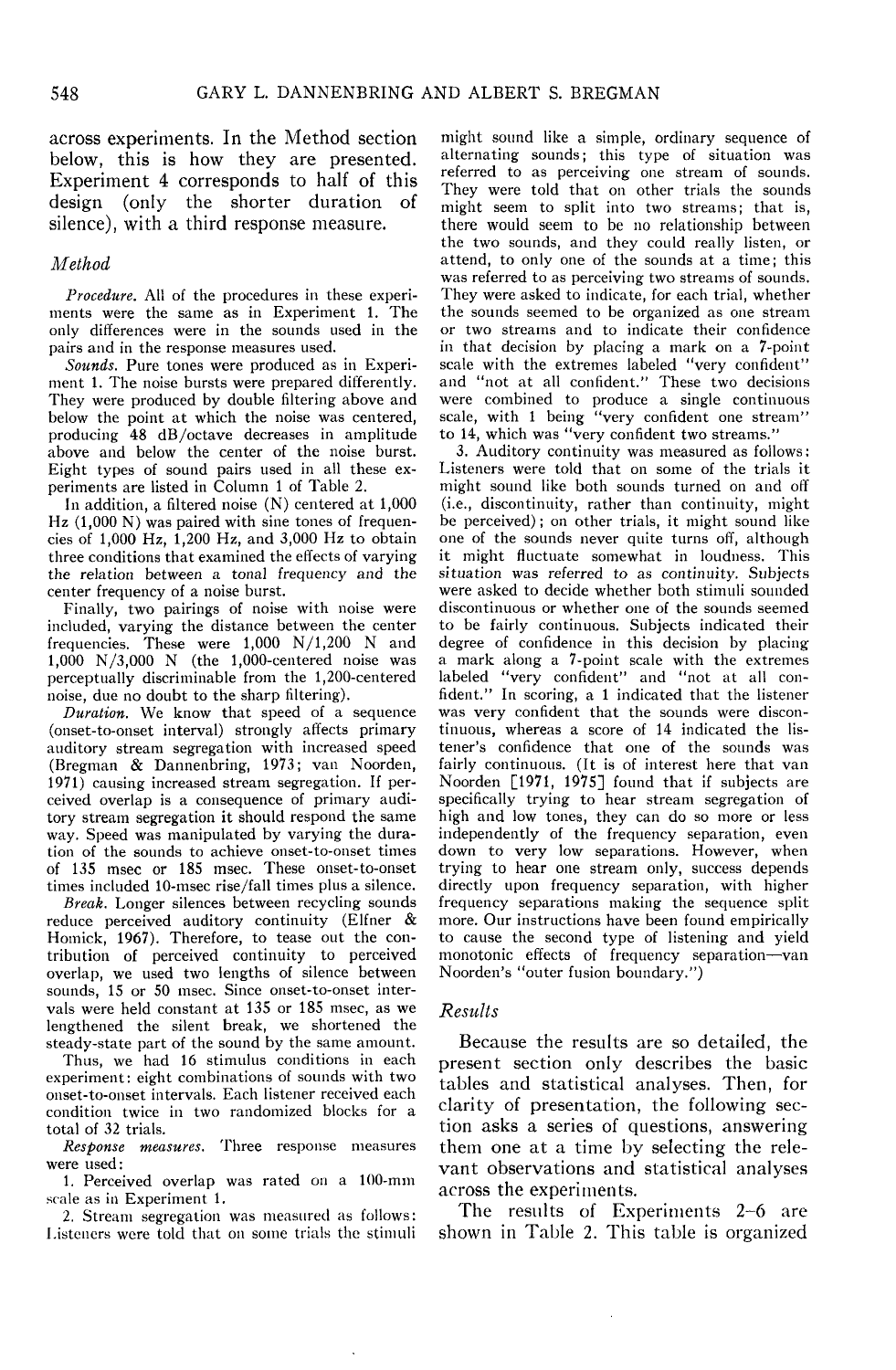SUMMARY OF SIGNIFICANT EFFECTS *(p* VALUES) REVEALED BY ANALYSIS OF VARIANCE

TABLE 3

|                       | Condition    |                            |              |                                 |           |                            |  |  |  |
|-----------------------|--------------|----------------------------|--------------|---------------------------------|-----------|----------------------------|--|--|--|
|                       |              | Noise/noise                |              | Noise/tone                      | Tone/tone |                            |  |  |  |
| Effect                | Over-<br>lan | Stream<br>segre-<br>gation | Over-<br>lap | Stream<br>segre-Over-<br>gation | lap       | Stream<br>segre-<br>gation |  |  |  |
| Condition             |              |                            |              |                                 |           |                            |  |  |  |
| $(\Delta f)$ $(A)$    |              | .001                       | .01          |                                 | .001      | .001                       |  |  |  |
| Speed $(B)$           | .005         | .005                       | .05          | .001                            | .001      | .01                        |  |  |  |
| Silence $(C)$         |              | .001                       | .05          |                                 |           |                            |  |  |  |
| $A \times B$          | .001         | .001                       |              |                                 | .001      | .005                       |  |  |  |
| $A \times C$          |              |                            | .05          |                                 |           |                            |  |  |  |
| $B \times C$          |              | .005                       |              |                                 |           |                            |  |  |  |
| $A \times B \times C$ |              |                            |              |                                 |           |                            |  |  |  |
| Trials $(D)$          |              | .001                       |              |                                 |           |                            |  |  |  |
| $A \times C \times D$ |              | .05                        |              |                                 |           |                            |  |  |  |
|                       |              |                            |              |                                 |           |                            |  |  |  |

horizontally by dependent variable; by length of silence between sounds, which varied across experiments; and by onsetto-onset time, which varied within each experiment. The vertical organization is by type of sound pair. First we have noises alternating with noises, then noises with tones, and finally tones with tones.

The perceived overlap measure runs from 0 to 100, with higher numbers indicating more overlap. The stream segregation scale runs from 1 to 14, with higher numbers indicating more segregation. The auditory induction (perceived continuity) scale also runs from 1 to 14, with higher scores indicating more continuity of one of the sounds.

The data for Experiments 2, 3, 5, and 6 (excluding Experiment 4) were divided into six subsets, and six analyses of vari-

ance were run. To do this, we first divided the results according to the dependent measure, yielding two subsets. This division groups Experiment 2 with 5 and 3 with 6. Second, we made a threefold subdivision on the basis of type of sounds in the pairs: noise/noise, noise/tone, and tone/tone.

All six analyses contained the factors of silence duration, onset-to-onset time, and frequency separation. The statistical significance of each significant factor in each analysis is given in Table 3. Note that only "silence duration" is an acrossexperiment comparison.

In addition, within Experiments 2, 3, 5, and 6, multiple comparisons using the Newman-Keuls method were made between conditions of different types. Of particular interest are comparisons between stimuli of different types but the same frequency separation, speed, and silence duration (e.g., comparing  $1,000 \text{ N}$ / 1,200 N with 1,000 T/1,200 T) to see whether the psychological properties of alternating noise bursts are the same as for tones of the same frequency separation. Table 4 shows the results of these tests for the six possible comparisons of this type, for each of the experiments.

*Experiment 4.* This experiment cannot be combined into a factorial design with any other. Its conditions and the results can be seen in Table 2. Comparisons between all possible pairs of means were<br>performed using the Newman-Keuls Newman-Keuls method. These tests revealed that for the

TABLE 4

STATISTICAL SIGNIFICANCE OF MULTIPLE COMPARISONS *(p* VALUES) OF DIFFERENT KINDS OF SOUND PAIRS WITH IDENTICAL FREQUENCY SEPARATIONS

| Comparisons <sup>8</sup> | Overlap             |      |                          | Stream segregation |                     |      |                     |            |
|--------------------------|---------------------|------|--------------------------|--------------------|---------------------|------|---------------------|------------|
|                          | 15-msec silence (2) |      | $50$ -msec silence $(5)$ |                    | 15-msec silence (3) |      | 50-msec silence (6) |            |
|                          | Fast                | Slow | Fast                     | Slow               | Fast                | Slow | Fast                | Slow       |
| 1, 4<br>1, 7<br>2, 5     | .01                 | .05  | .01                      | .01                | .01<br>.05          | .05  | .01<br>.01          | .01<br>.05 |
| 2,8<br>4,7<br>5, 8       | .05                 | .01  | .01                      | .01                |                     | .01  | .01                 | .05<br>.01 |

*Note*. Numbers in parentheses refer to the number of the experiment.<br>\* 1 = 1,000 N/1,200 N (N = noise); 2 = 1,000 N/3,000 N; 3 = 1,000 N/1,000 T (T = tone); 4 = 1,000 N/1,200 T; 5<br>1,000 N/3,000 T; 6 = 1,000 T/1,050 T; 7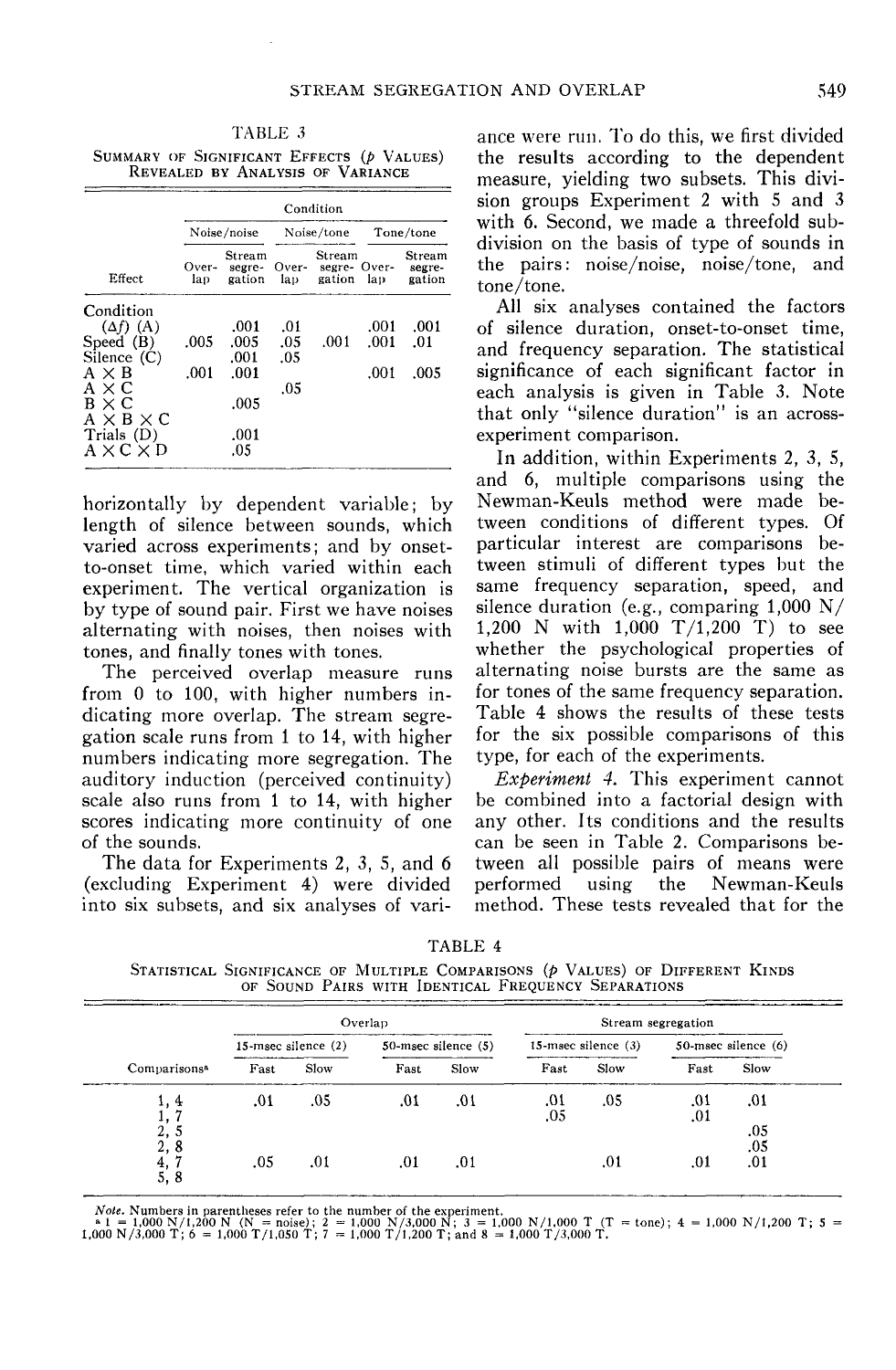135-msec speed, the 1,000 N/3,000 T condition differed significantly from both the 1,000 N/1,000 T and 1,000 N/1,200 T conditions (at  $p < .01$ ), and from the 1,000 N/1,200 N and 1,000 T/1,050 T conditions (at  $p < .05$ ). In addition, 1,000 N/1,200 T stimuli differed significantly from 1,000 T/3,000 T (at *p <* .05). None of the other comparisons were significant, and none of the comparisons for the 185-msec speed were significant.

*Correlations between dependent variables.* Finally, since we were interested in whether perceived overlap is a consequence of stream segregation and of auditory induction, we performed a regression analysis predicting the perceived overlap from stream segregation and perceived continuity. The question was how the three measures relate under variations of stimulus conditions. Thus, the unit of analysis was the mean score on the three dependent variables that (different) subjects obtained under corresponding stimulus conditions. Since there were eight stimulus conditions (frequency separations and tone types), most of the regression analyses were based on eight observations. Thus, the results can only be taken as indicative. Separate analyses were done for the two silence lengths and the two speeds, since it seemed that the measures might correlate differently under these different conditions. A multiple regression analysis was done using the 15-msec silence conditions only, since auditory induction was measured only for this silence length. We did not measure auditory induction for the longer silence length, because we knew from the

TABLE 5

| REGRESSION ANALYSIS OF DEPENDENT VARIABLES |  |
|--------------------------------------------|--|
|--------------------------------------------|--|

|                                         | Silence interval      |                 |          |      |  |  |  |
|-----------------------------------------|-----------------------|-----------------|----------|------|--|--|--|
|                                         |                       | 15 msec         | 50 msec  |      |  |  |  |
| Statistic                               | Fast                  | Slow            | Fast     | Slow |  |  |  |
| $R_{1,2}$                               | $.85***$              | .69             | $0.86**$ | .68  |  |  |  |
| $R_{1,3}$<br>$R_{1,2,3}$<br>$R_{1,3,2}$ | .19<br>$.91**$<br>.63 | .35<br>$.95***$ |          |      |  |  |  |
| Multiple $R$                            |                       |                 |          |      |  |  |  |

*Note.*  $1 =$  overlap;  $2 =$  stream segregation;  $3 =$  continuity.  $*^{*} p \leq .05.$ <br>\*\*  $p < .01.$ 

TABLE 6

PREDICTION OF STREAM SEGREGATION FROM THE FREQUENCY SEPARATION AND THE DIFFERENCE OF SOUND TYPE IN THE PAIR OF SOUNDS

| Experiment $R_{1,2}$ $R_{1,3}$ $R_{2,3}$ $R_{1,2,3}$ $R_{1,3,2}$ |     |                                                                                                          |  | Multiple<br>R |
|------------------------------------------------------------------|-----|----------------------------------------------------------------------------------------------------------|--|---------------|
| 15-msec<br>silence<br>Fast<br>Slow                               |     | $.54 \quad .61 \quad -.08 \quad .75 \quad .78^* \quad .85^*$<br>$.63$ $.59$ $-.08$ $.84*$ $.83*$ $.90**$ |  |               |
| 50-msec<br>silence<br>Fast<br>Slow                               | .58 | $.67$ $.53$ $-.08$ $.84*$ $.78*$<br>$.66 - .08$ $.85^*$ $.87^*$ $.92^{**}$                               |  | $.89*$        |

*Note*. Variable 1 = stream segregation score; Variable 2<br>= ratio of higher to lower frequency; Variable 3 = same versus<br>different sound type in pair (e.g., noise/noise vs. noise/tone).  $*^{*} p \leq .05$ .<br>\*\*  $p < .01$ .

literature that there is virtually no auditory induction with longer silences (Elfner & Homick, 1967). The results are given in Table 5.

*Prediction of stream segregation.* Finally, a multiple regression analysis was done to see how well we could predict stream segregation from the acoustic difference between the two sounds in a pair. This difference could be of two types: (a) the ratio between frequencies (or center frequencies) of the two sounds and (b) whether the sounds were of the same type (tone or noise). The tone-noise variable was dichotomous, with the value 1 if the two sounds differed in type (tone vs. noise) and 0 otherwise. Again, the units of analysis were the eight types of stimulus pairs. The results are shown in Table 6.

#### **DISCUSSION**

The previous section presents a large body of results. We can simplify these by asking one question at a time and gathering the relevant data across the experiments and analyses. The main purpose of the study was to establish perceived overlap as an index of stream segregation responding to the same stimulus variables as the latter in a parallel fashion; however, it is instructive to note the individual effects of these variables on stream segregation itself and to compare their effects with different stimulus materials. Therefore, the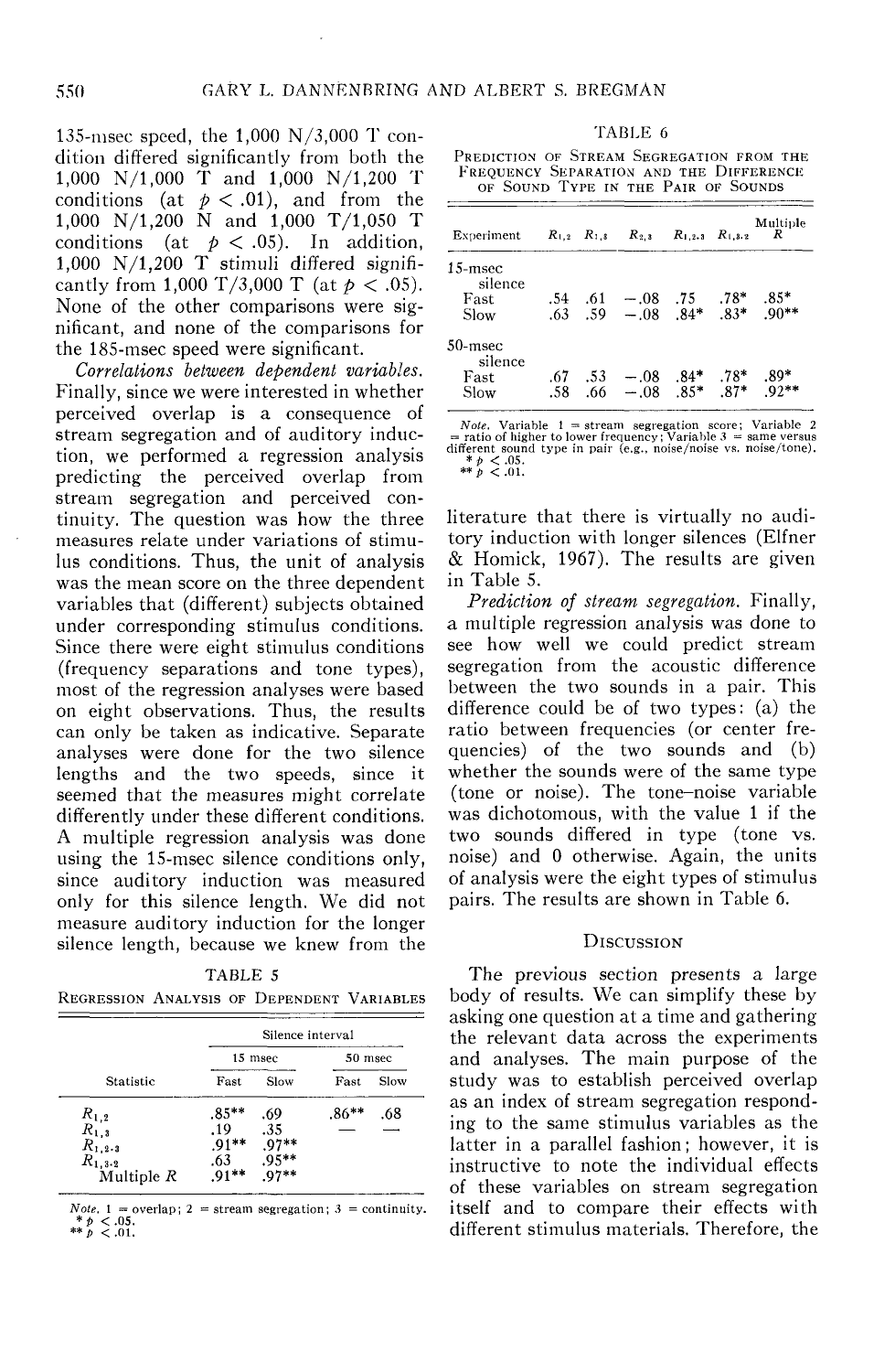first four questions concern stream segregation.

# *Stream Segregation Effects*

1. How is stream segregation of two pure tones affected by frequency separation? The results of Experiments 3 and 6 (presented in Table 2) show that the mean judgments of stream segregation for tone/ tone stimuli rise monotonically in all four silence and speed conditions, yielding an overall significant main effect of frequency separation,  $F(2, 36) = 40.46, p < .001$ .

2. What effect does speed have on stream segregation of two tones? As shown in Table 2, increased speed for tone/tone stimuli significantly increased the judgments of stream segregation,  $F(1, 18)$  $= 9.46, p < .01.$  Furthermore, the effects of speed interacted with frequency separation,  $F(2, 36) = 7.43, p < .005$ . Whereas at the faster speed  $(135$  msec for tone plus silence) there was a smoothly increasing effect of frequency separation, at the slower speed (185 msec for tone plus silence), the effect did not really show itself with a 200-Hz separation but only with a 2,000-Hz difference. If we had looked only at the slower speed, we would have seen a "threshold" for stream segregation effects and might have concluded that the effect is probably obtained when two different auditory mechanisms compute the frequency of the two tones. The frequency of the 1,000-Hz tone might have been said to be computed by a volley mechanism and that of the 3,000-Hz tone by a place mechanism. One problem with this notion is that there is evidence for "volley" coding of frequencies up to 5,000 Hz (see Geldard, 1972).

More importantly, however, the effects of frequency difference at the higher speed are quite continuous, leading us to reject the two-mechanism explanation. We reject it also because other unpublished research in our laboratory shows that the effect of an increasing ratio of the two frequencies is continuous regardless of the frequency of the lower tone and regardless of whether the two tones are placed in the proposed volley-computed or place-computed region of the frequency spectrum.

There was no effect of the duration of the silence between tones on stream segregation judgments when onset-to-onset time was held constant. This confirms the results of Dannenbring and Bregman (1976).

3. Do stream segregation effects occur with noise/noise alternations? The results for these stimuli may be seen in Table 2. In all four conditions of speed and duration of silence, the frequency separation of the noise bands had a substantial effect on the stream segregation judgments; the overall effect was statistically reliable,  $F(1, 18) = 17.21, p < .001$ . As in the case of the tone pairs, speed also had an effect,  $F(1, 18) = 15.10, p < .005$ . Higher speeds in general led to greater segregation, except in the case of noise bursts close together in frequency and with short silence durations. In addition, as with tone pairs, speed interacted with frequency separation,  $F(1, 18) = 26.87$ ,  $p < .001$ . Again, speed facilitated the effects of frequency separation, with larger frequency effects occurring at higher speeds.

There is one way in which the results for noise-burst pairs do not parallel the results for tone pairs. With tones, the length of the silent interval made no difference, but with noise bursts the effect was significant,  $F(1, 18) = 22.35, p < .001$ . Shorter silences led to greater stream segregation. Furthermore, the effects of silence length and speed were interactive, *F(l,* 18)  $= 12.52, p < .005$ . The effect of this was to create particularly low values of stream segregation when the longer silence was combined with the slower speed. We have to be very conservative, however, in interpreting the effects involving the silence duration, since these were obtained by comparisons across experiments and any shift in the subject population is confounded with these effects. The results do suggest, however, that there is a particular role of the silence between sounds in the case of noise bursts.

4. Do tones and noises segregate from each other? The results for the tone/noise pairs are shown in Table 2. The main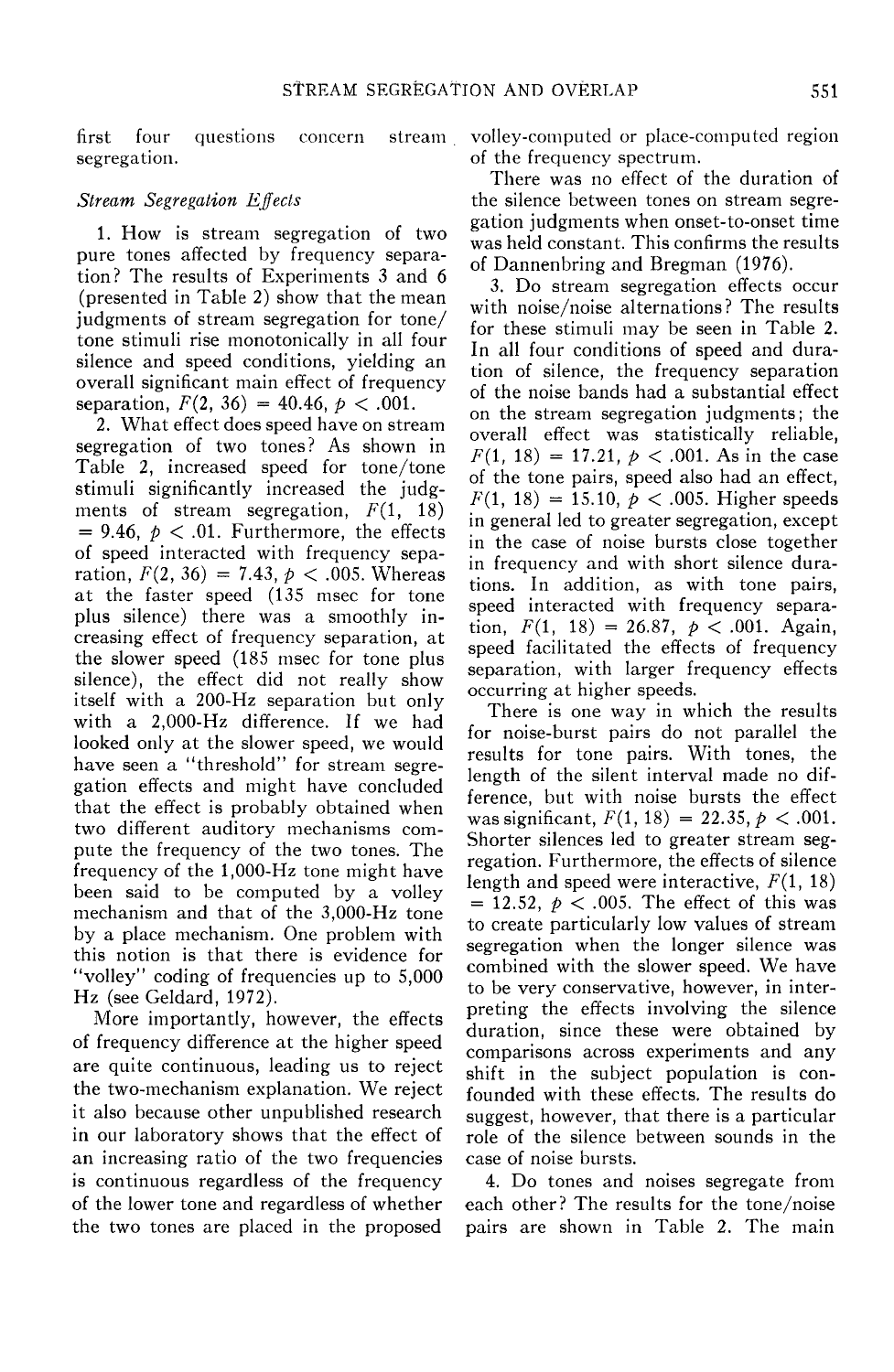observation is that the segregation effects seen with these stimuli are the strongest that we have observed. This observation is strengthened by the multiple comparisons shown in Table 4 for stream segregation. Here we compared conditions with the same frequency separation of the pair of sounds but which differ in the similarity of the sound type (tone or noise) in the pair. For example, the  $1,000$  N/1,200 T pair was significantly more segregated than the 1,000  $T/1,200$  T condition and also more segregated than the 1,000 N/1,200 N condition. In both cases, this superiority was found for all combinations of speed and silence length.

However, the increased segregation with the pairing of noise and tone is not found in the 1,000/3,000-Hz combinations. This is not surprising because all these conditions are highly segregated.

A final source of evidence regarding the roles of frequency separation and noisetone pairing in causing stream segregation comes from the multiple regression analysis whose results are shown in Table 6. Stream segregation in the eight types of sound pairs was predicted from two factors: (a) the ratio between the two frequencies (or center frequencies) involved and (b) whether the sounds were of the same type (tone or noise). Each variable taken alone predicted stream segregation moderately well, with the simple correlations ranging from .53 to .67 under the four conditions of silence length and speed. However, the partial correlations (ranging from .75 to .87) are always much higher than the simple correlations, and the multiple correlation is always above .85. This pattern is obtained whenever two predictor variables both have high and independent predictive value. For each predictor, the simple correlation with the dependent variable is lowered by the unaccounted-for variance due to the third variable. The partial correlation coefficient shows what each variable can predict after the other variable has had its say.

The three ways of examining the results lead us to conclude that noises tend to segregate from tones and that this effect is independent of the effect of (center) frequency separation.

*Perceived continuity.* To see how judgments of perceived overlap are affected by perceived continuity, it is important to first see how the latter is affected by the variables of our experiment. We therefore ask a fifth question :

5. What variables influence perceived continuity? Table 2 shows the results of Experiment 4 on the induction of auditory continuity. The strongest induction effects were seen in the noise/tone conditions when the tone was at or near the center frequency of the noise. When the tone lay outside the spectrum of the noise band, the induction effect was much reduced. These results replicate the results of Warren et al. (1972). All other induction effects with noise/noise and tone/tone pairs were moderate in size.

In addition, there is one other regularity in the results. Both in the noise/noise and tone/tone conditions, induction gets worse as the frequency separation increases. We did not test this combined trend statistically, but it happens for both speeds in about the same degree. However, there is a problem in simply asserting that with alternating sounds of the same type, if they are near in frequency, one tone seems to continue behind the other. When the experimenters listened to the  $1,000$  T/ 1,050 T condition and to the 1,000 N/ 1,200 N condition, a different experience emerged. The two sounds seemed to alternate with a gliding pitch transition and not discretely. When subjects rated "continuity," they probably confused this continuity of one sound *into* the other, with the continuity of one sound *behind* the other. This confusion would have elevated the 1,000 T/1,050 T and the 1,000 N/ 1,200 N conditions. The percept of gliding transition for small frequency jumps probably depended on the fact that with the 10-msec rise/fall times that we used there were no onset or offset transients to signal an abrupt change to the ear.

*Perceived overlap.* Finally we arrive at the data bearing on the basic issue of whether perceived overlap can be used as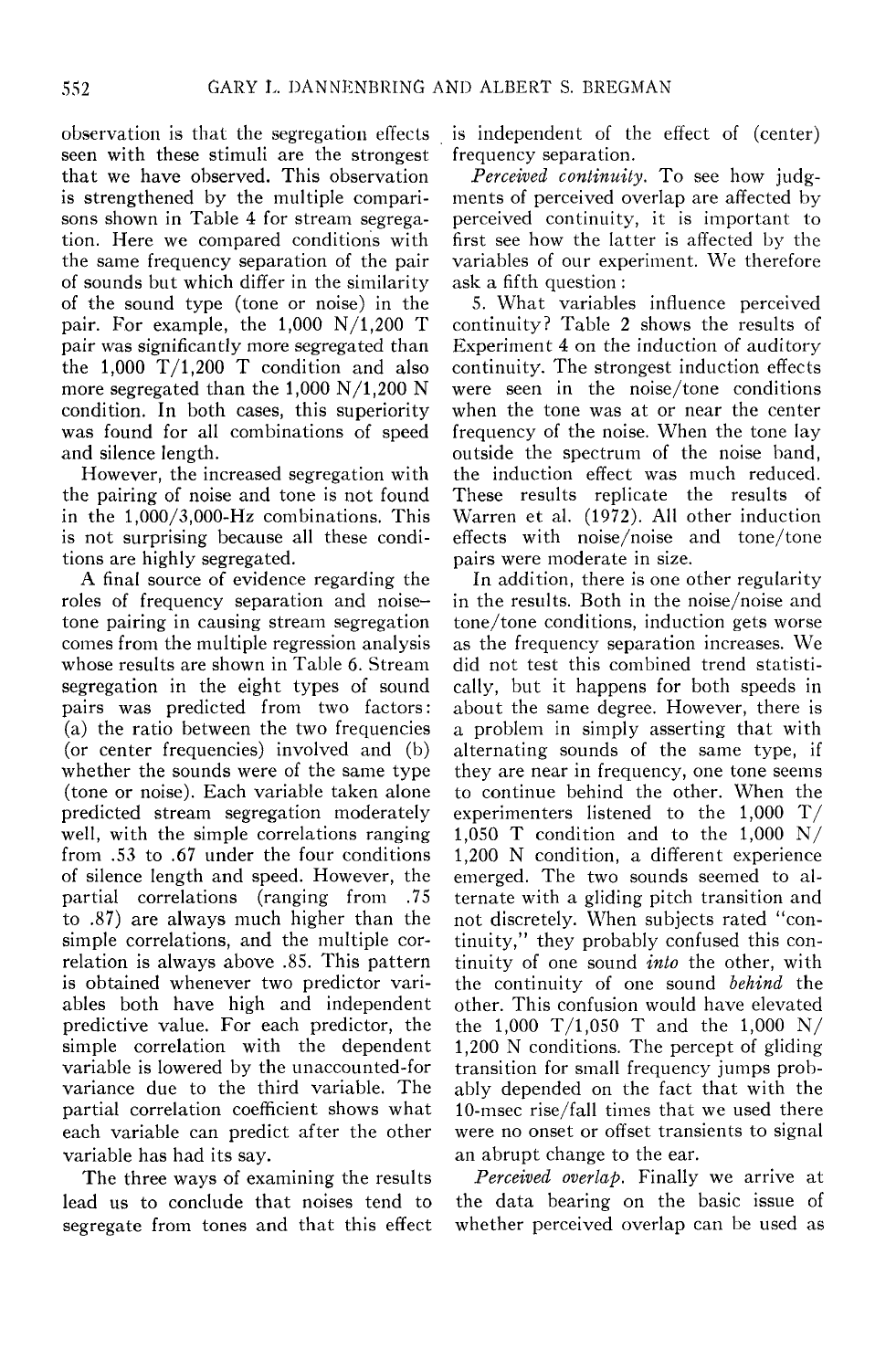a converging operation to establish that stream segregation is a perceptual effect. The way we will address this issue is by breaking it down into two sets of questions concerning whether perceived overlap responds to the various experimental manipulations similarly to stream segregation and perceived continuity. Then we show that the latter two variables in combination can predict the overlap results. Let us begin with the questions about experimental manipulations.

6. Is perceived overlap affected by frequency separation? The results turn out to be very irregular. As we shall show later, this is because perceived overlap is actually influenced by both stream segregation and perceived continuity, and these phenomena respond differently to the amount of frequency separation. The results related to this question are given in Tables 1 and 2. Table 1 shows the results of Experiment 1. For pairs of pure tones, perceived overlap increased steadily with frequency separation from about  $20\%$  to  $47\%$ , the difference between the lowest separation and the higher separations being statistically reliable.

In Table 2 the results for tones are similar. As frequency separation increased, so did perceived overlap,  $F(2, 36) = 8.73$ ,  $p < .001$ . This effect, however, interacted with speed,  $F(2, 36) = 19.59, p < .001$ , so that the middle degree of frequency separation affected perceived overlap at the high speed only. There was also a significant main effect of speed,  $F(1, 18) = 17.85$ ,  $p < .001$ .

Spectrum differences were also important in Experiment 1, with the band-passed noise/band-rejected noise pairing producing a considerable amount of perceived overlap.

The effect of frequency on perceived overlap, shown in Table 2, however, depends upon the type of sounds in the pair. With noise/noise pairs, there is a strong interaction between speed and frequency,  $F(1, 18) = 15.53, p < .001$ . Only with the high speed does an increase in frequency separation cause an increase in overlap. With the low speed, there is even the hint of a reversed effect (which, if compared to the auditory continuity results on the right of Table 2, can be seen to resemble these results rather than the stream segregation pattern). Speed by itself also increased perceived overlap, *F(l ,* 18)  $= 13.66, p < .005.$ 

With the noise/tone pairs, there was also a significant effect of speed, *F(l,* 18)  $= 7.00, p < .05$ . This was in the usual direction, with speed increasing the illusion of overlap. However, the rest of the effects were quite different from those for tone/tone pairs and noise/noise pairs. Apparently, alternating tones and noises yielded some special effects. The first one was an effect of the silence duration, with shorter silences yielding higher perceived overlap,  $F(1, 18) = 6.15, p < .05$ . The second was a frequency separation effect that went in the opposite direction from the one for tone/tone and noise/noise pairs,  $F(2, 36) = 5.54, p < .01$ . The third was an interaction of frequency separation and silence duration,  $F(2, 36) = 3.56$ , *p <* .05. The reversed effect of frequency separation occurred only with short silences.

The paradoxical effects can be resolved as follows: The overlap judgments with the noise/tone pairings are affected quite strongly by perceived continuity (auditory induction). This is shown by the extremely high judgments of continuity with 15-msec silences. Even if subjects could not tell the temporal order of the sounds and were making random overlap judgments, their means should only be  $50\%$  overlap. Higher than chance overlap judgments suggest that subjects were actually hearing one sound continue behind the other. This is confirmed by the results on judged continuity shown in Table 2. These continuity effects generally paralleled the overlap judgments with noise/tone stimuli (except that speed made no difference). When the silence is longer, the induction of auditory continuity is known to disappear (Elfner & Homick, 1967), and with the noise/tone pairs, judged overlap dropped substantially. We should not be surprised at the strong intrusion of induced continuity effects with noise/tone condi-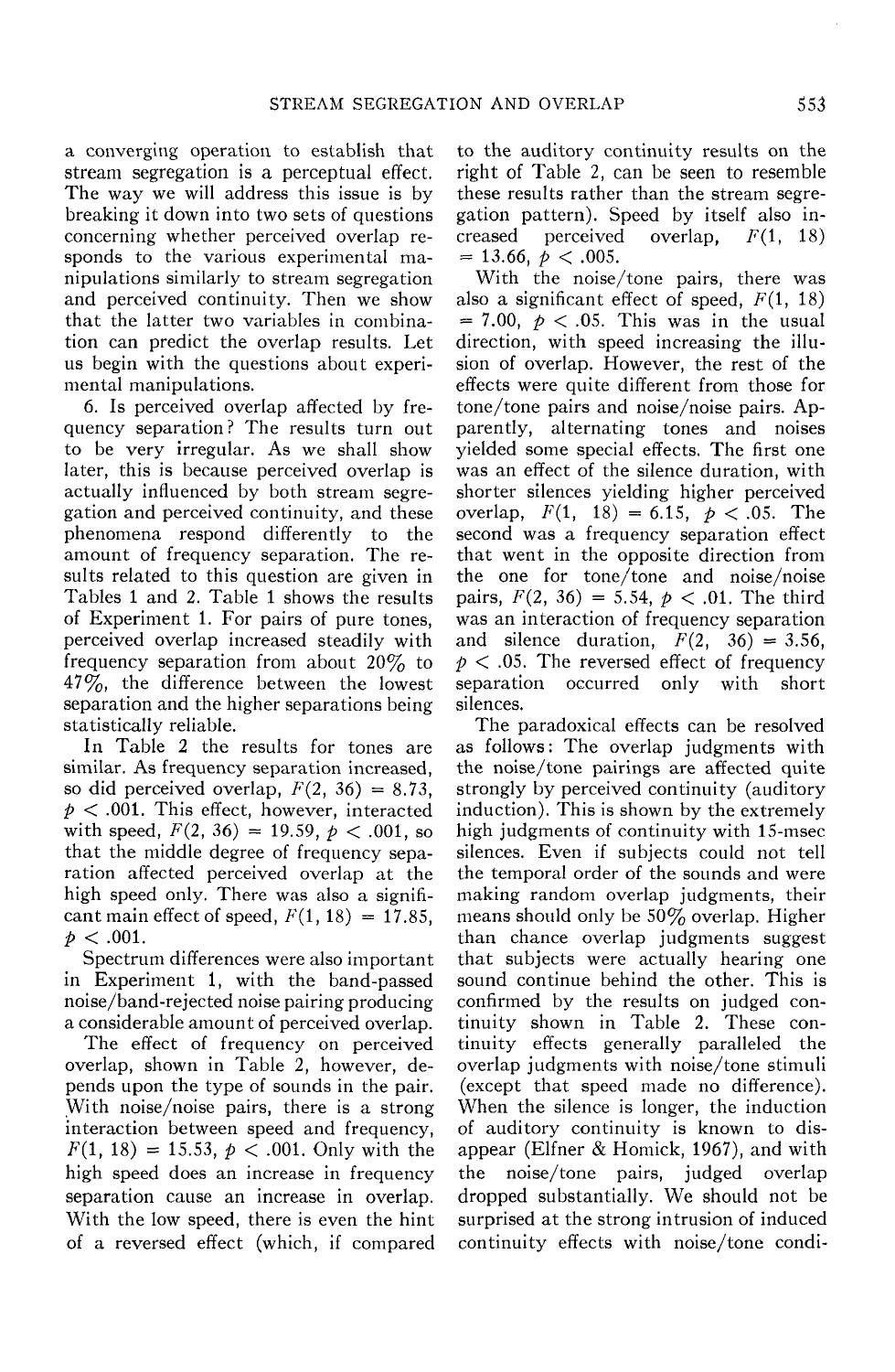tions; it is with these stimuli that the induction of continuity is strongest (see Table 2). The increase of perceived overlap with noise/tone pairings showed up in the statistical analyses shown in Table 4. Perceived overlap for 1,000 N/1,200 T was greater than for the same frequency separation when only tones or only noises were paired. Finally, it is known from the literature (Warren et al., 1972) that as frequency separation increases between two sounds, induced continuity decreases; we see this effect for judged continuity with all sound pairs in Table 2 (Experiment 4). We also see it with perceived overlap for the noise/tone pairs with short silences.

To summarize, the perceived overlap results seem to resemble stream segregation results for the conditions in which the induction of continuity is less likely to occur.

7. Can overlap be predicted from stream segregation and continuity? We wished to quantify our observation that perceived overlap was a consequence of both stream segregation and induced continuity effects. We therefore did multiple regression analyses predicting perceived overlap from the other two variables. The dependent variables were the means of all subjects on each measure for each of the eight types of sound pairs. Separate analyses were done for fast and slow conditions. The results, shown in Table 5, are clear. When variables are taken separately, stream segregation predicts overlap quite well, particularly at high speeds. Perceived continuity predicts less well. However, the partial correlations are all substantially higher and all above .90, except for the continuity predictor at high speeds (where stream segregation seems to take over). The multiple correlations are very high, leaving only  $6\%$  of the treatment (type of pair) variance unaccounted for at the slow speed  $(17\%$  at the high speed). This pattern of results is found when two factors have independent value in predicting a third one. We can consider, then, that describing perceived overlap as a mixed effect of stream segregation and

auditory continuity provides an economical description of the data.

# **CONCLUSIONS**

1. Stream segregation increases with increased frequency separation both for pure tone pairs and for noise pairs. This confirms the observations of van Noorden (1975).

2. With noise/tone pairs the difference between tone and noise causes streams to segregate. An additional, smaller, contribution to segregation is made by the separation between frequency spectra.

3. Speed always increases stream segregation and facilitates the effects of frequency separation on segregation in cases in which frequency separation does not completely segregate the streams. This is again consistent with van Noorden's (1975) observations and those of Bregman and Dannenbring (1973).

4. Induced continuity is reduced by separations in frequency; it is highest for tone/noise pairs. Speed has no effect on perceived continuity.

5. Perceived overlap is predictable from stream segregation and from induced continuity. The stream segregation factor has the strongest effect at higher speeds and with long silences. With short silences, slow speeds, and especially noise/tone pairs, the induction of continuity has almost as strong an effect on perceived overlap.

If the perceptual status of stream segregation is to be established by converging operations, it is worth counting the response measures that respond to the same independent variables in the same way. Let us choose the independent variables of speed and frequency separation that are both thought to enhance stream segregation, (a) Direct judgments of stream segregation in the present experiments respond to both of these variables. Bregman and Dannenbring (1973) also showed these judgments to respond to speed. (b) Direct judgments of order were shown by Bregman and Campbell (1971) to respond to frequency separation, (c) Samedifferent judgments of order respond to